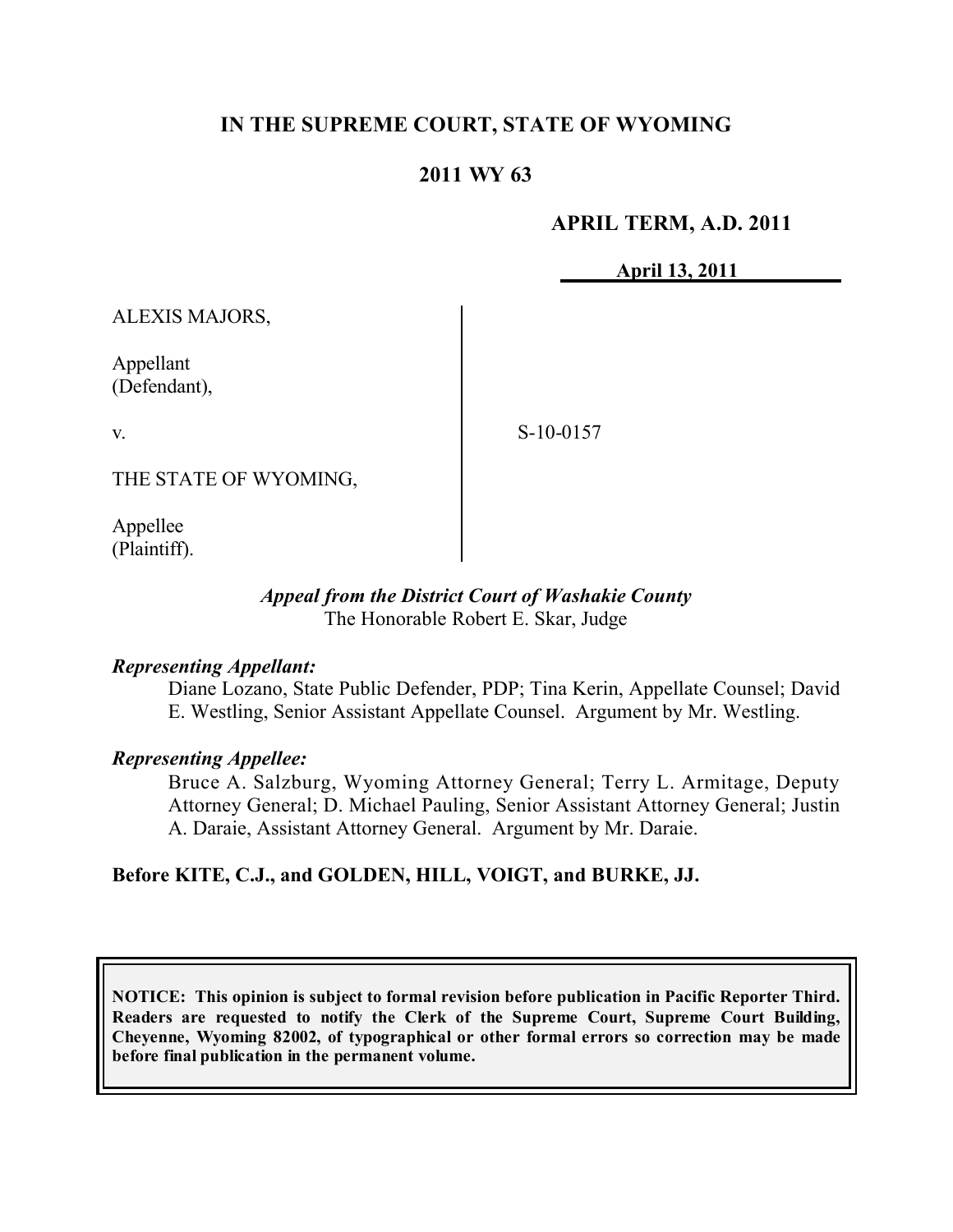### **KITE, Chief Justice.**

[¶1] Ms. Majors was convicted after a jury trial of misdemeanor possession of marijuana and felony possession of ecstasy. On appeal, she claims the district court erred when it denied her motion for a mistrial which was based upon the mid-trial discovery that the bailiff had been a member of the investigative team, admitted a recording of a drug transaction between a confidential informant and Ms. Majors' mother and denied her motion for sanctions based upon law enforcement's failure to collect as evidence a bottle which was shown in the prosecution photos. We conclude that the district court's rulings were appropriate except as to the recording. The recording was inadmissible hearsay and the district court's erroneous admission of the recording was prejudicial with respect to the ecstasy charge. Consequently, we reverse Ms. Majors' ecstasy possession conviction and affirm her marijuana possession conviction.

### **ISSUES**

[¶2] Ms. Majors presents the following issues on appeal:

- I. Did the trial court err by allowing a sheriff's deputy who participated in the investigation of the case at bar to act as the court's bailiff and take charge of the jury and then further err by denying Ms. Major's motion for a mistrial, thereby denying her due process of law?
- II. Did the trial court err by admitting a recording containing hearsay statements from a third party allegedly implicating Alexis Majors in the delivery of controlled substances despite the fact that those statements did not fall within any recognized exceptions to the prohibitions against admitting hearsay evidence?
- III. Did the trial court err in refusing to grant Ms. Majors' motion for sanctions against the State of Wyoming for not preserving possible exculpatory evidence and not disclosing the exist[e]nce of the same?

Although phrased differently, the State articulates the same issues.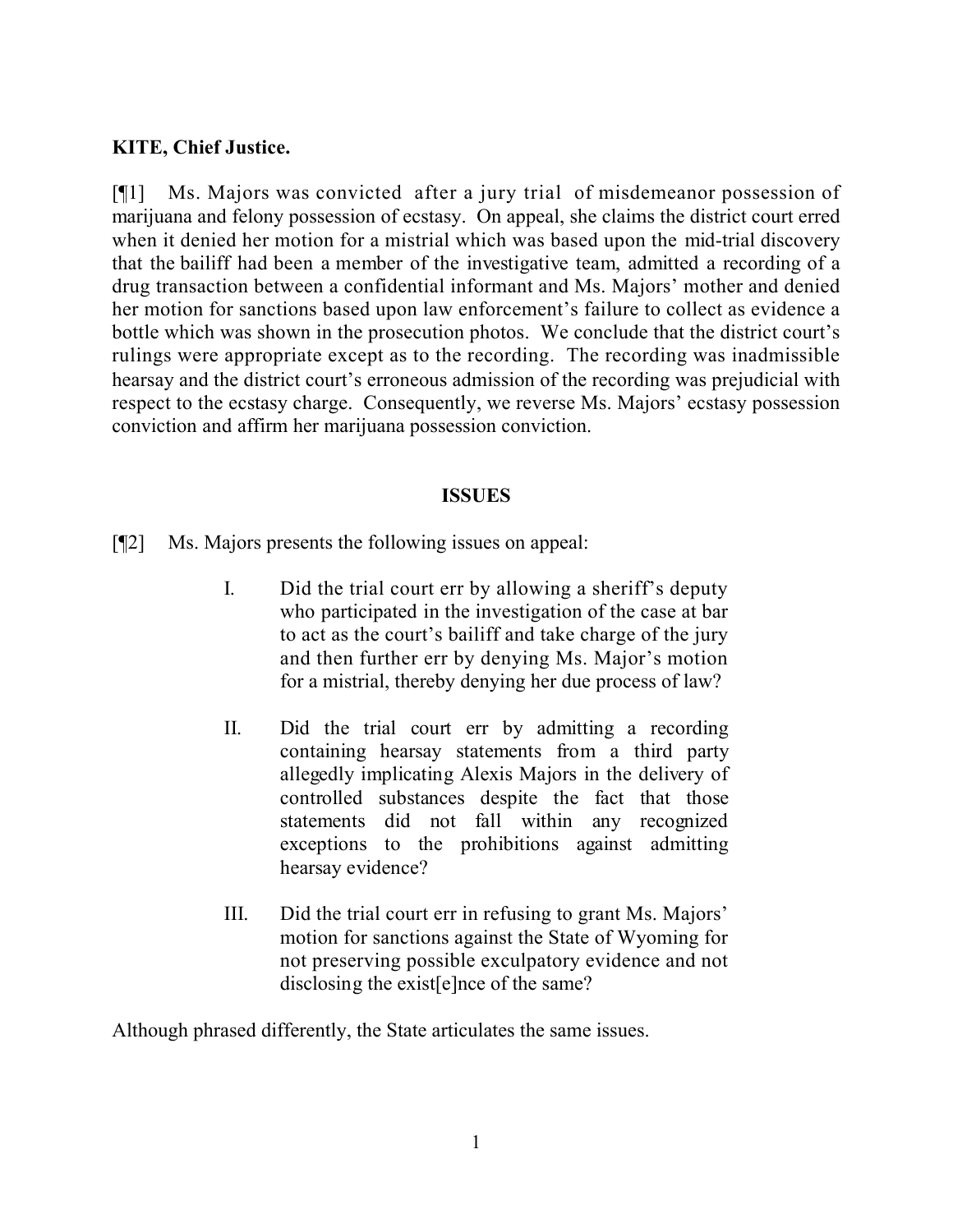# **FACTS**

[¶3] Ms. Majors was a University of Wyoming student residing in Laramie, Wyoming at the time of the events at issue in this case. On April 30, 2009, a confidential informant purchased marijuana from Ms. Majors' mother, Danelle Smith, in a controlled buy in Worland, Wyoming. The transaction was audio recorded by the Washakie County Sheriff's Department. The confidential informant also asked Ms. Smith about obtaining some ecstasy. Ms. Smith stated that she did not have any but that "Lex" could bring some next time she came back.

[¶4] The sheriff's department executed a no-knock search warrant on Ms. Smith's house on May 3, 2009. When the officers entered the house, Ms. Majors was sitting on the couch near a black bag. The black bag held various drug related paraphernalia, including a glass bottle containing marijuana, a plastic "prescription" bottle containing ecstasy tablets and money used during the controlled buy from Ms. Smith on April 30th. More controlled substances were located in other areas of the house, including Ms. Smith's bedroom.

[¶5] The State charged Ms. Majors with one count of unlawful possession with intent to deliver marijuana and one count of unlawful possession with intent to deliver ecstasy, both in violation of Wyo. Stat. Ann.  $\S$  35-7-1031(a) (LexisNexis 2009).<sup>1</sup> The district court conducted a jury trial. During the second day of trial, the district court discovered that a sheriff's deputy who had helped with the search of Ms. Smith's home was acting as the trial bailiff. Ms. Majors moved for a mistrial, claiming a violation of her right to a fair trial. The district court denied her mistrial motion, but appointed a different officer to act as bailiff for the remainder of the trial. The district court also denied Ms. Majors' motion for sanctions based upon the State's failure to collect a pill bottle which was shown in the photographs of the contents of the black bag. As part of its case in chief, the State was allowed to play, over defense objection, the audio recording of the controlled buy between Ms. Smith and the confidential informant.

[¶6] At the conclusion of the trial, the jury acquitted Ms. Majors of the delivery charges but convicted her of the lesser included charges of possession. The marijuana possession charge was a misdemeanor, but the ecstasy possession charge was a felony. Ms. Majors appealed.

 $\overline{a}$ 

<sup>&</sup>lt;sup>1</sup> Section 35-7-1031(a) states in relevant part: "Except as authorized by this act, it is unlawful for any person to manufacture, deliver, or possess with intent to manufacture or deliver, a controlled substance."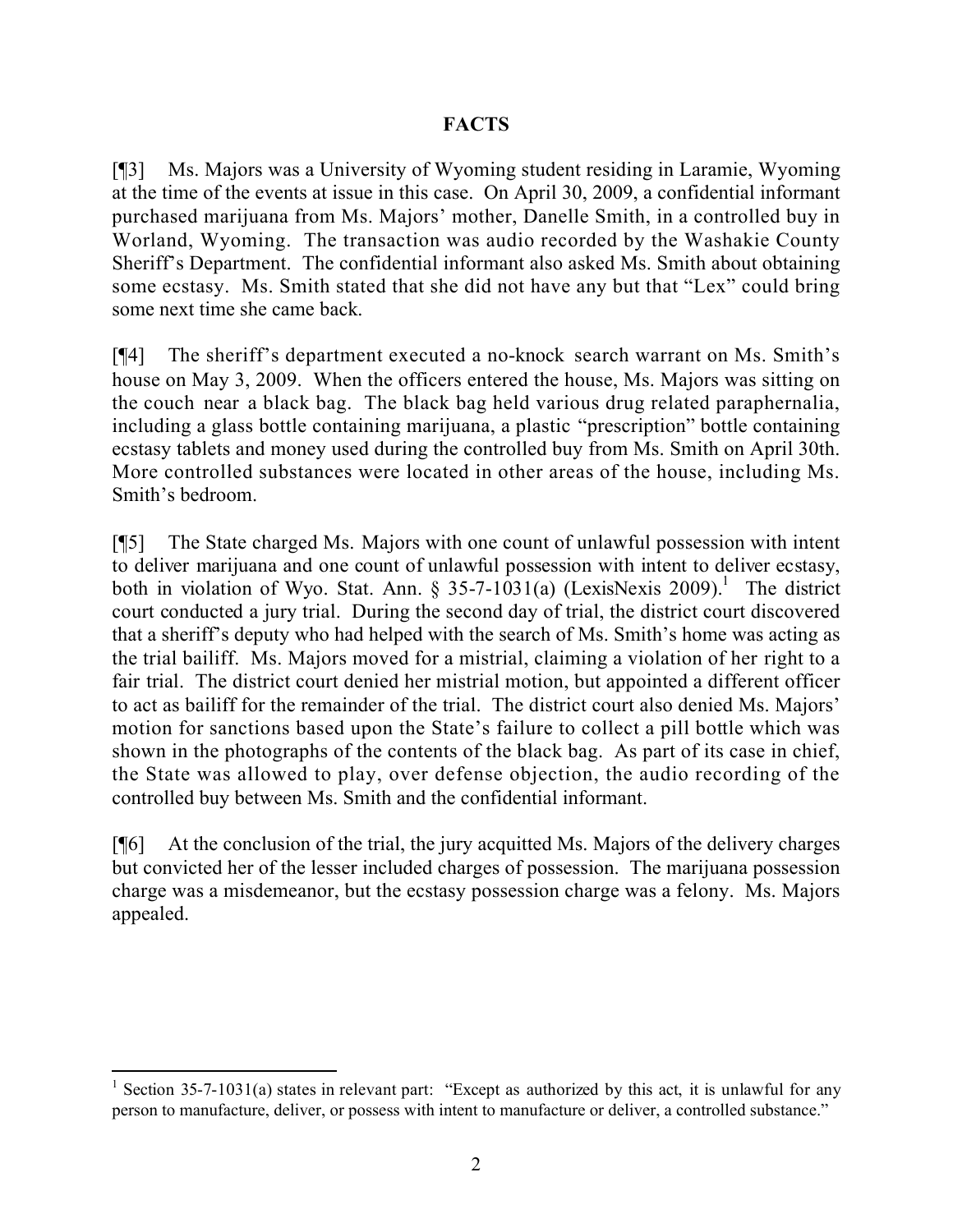# **DISCUSSION**

### *A. Bailiff as Witness*

[¶7] Deputy Al Nelson was involved in the search of Ms. Smith's home as the K-9 (drug dog) handler. He apparently was not initially listed as a witness for either the State or the defendant. At the beginning of the trial, the district court appointed Deputy Nelson as the trial bailiff. As part of his duties, he gathered the jury notebooks, conducted the jury back and forth between the courtroom and the jury room during breaks, etc.

[¶8] During the second day of trial, one of the other investigating officers mentioned that Deputy Nelson and his drug dog were involved in the search of Ms. Smith's residence. The district court judge called the attorneys into chambers, but those proceedings were not reported. Upon returning to the courtroom, the district court told the jury:

> For the record, we took a break. The Court became cognizant of the fact that . . . our Bailiff is the drug dog guy, okay. So I need to replace the Bailiff for the remainder of the trial.

[¶9] After another break, defense counsel moved for a mistrial because the bailiff participated in the search and was a potential witness. When asked if the defense intended to call Deputy Nelson as a witness, defense counsel stated that it may be necessary because the primary investigating officer could not testify as to whether the dog alerted on the black bag or Ms. Majors' other property. The district court denied the mistrial motion, stating that counsel should have known about Deputy Nelson's involvement from the police reports. The judge stated that he would simply replace the bailiff.

[¶10] Defense counsel called Deputy Nelson as a witness. He testified that he participated in the search of Ms. Smith's residence on May 3, 2009, stating he "deployed [his] K-9 for a K-9 sniff of that residence." On direct examination, Deputy Nelson testified that the dog alerted to a bedroom dresser and the black bag. He further stated that the dog did not alert to anything else in the residence, including any backpacks, suitcases or luggage, or to any of the vehicles at the residence.

[¶11] Ms. Majors claims the district court erred by denying her mistrial motion. We review a district court's denial of a motion for a mistrial by applying the abuse of discretion standard. *Thomas v. State,* 2006 WY 34, ¶ 10, 131 P.3d 348, 352 (Wyo. 2006). A district court "abuses its discretion when it could not have reasonably concluded as it did." *Id.*, citing *Gunnett v. State,* 2005 WY 8, ¶ 15, 104 P.3d 775, 779 (Wyo. 2005).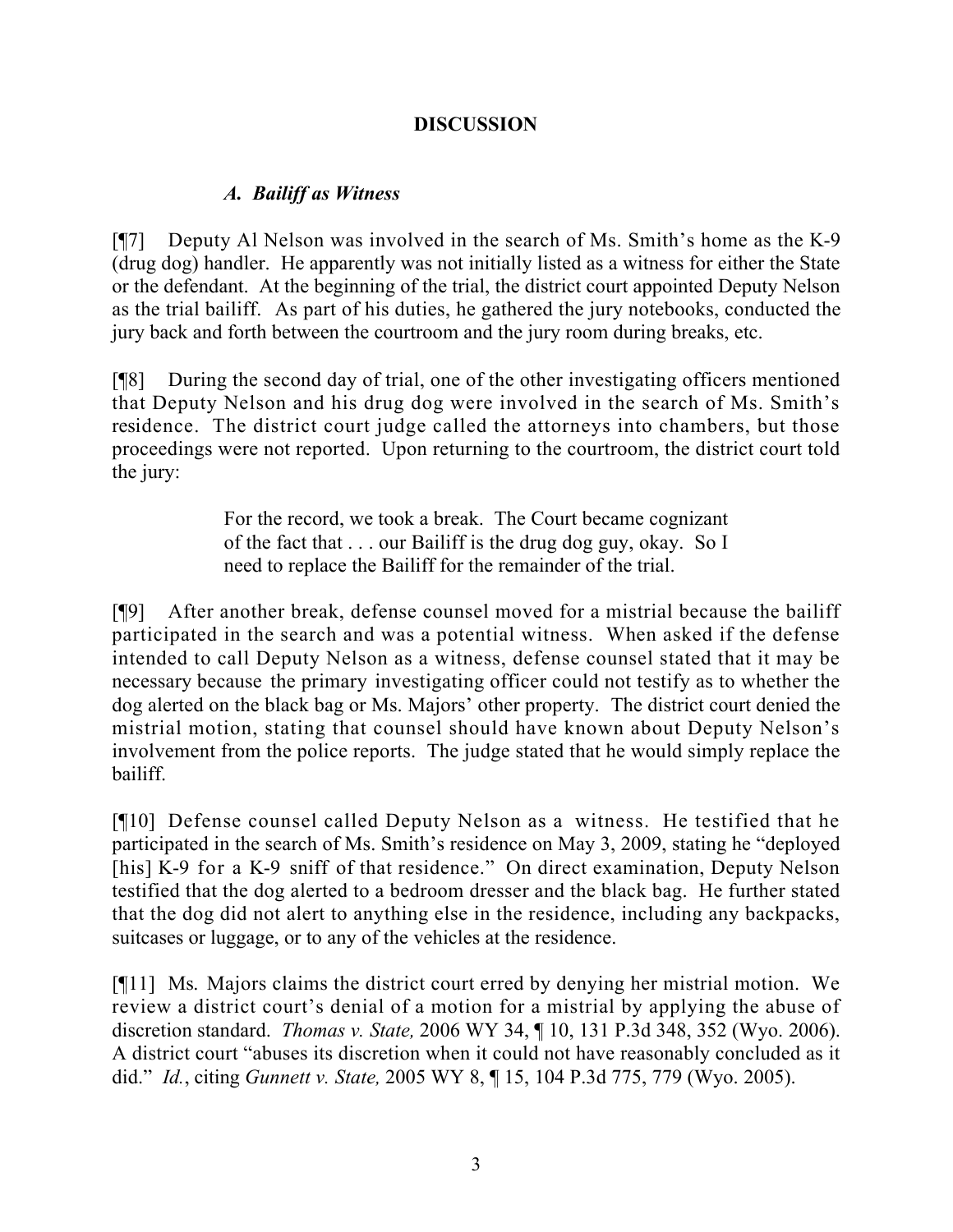[¶12] Advancing her argument that the district court should have granted her motion for a mistrial, Ms. Majors cites to two primary cases—*Turner v. Louisiana,* 379 U.S. 466, 85 S.Ct. 546, 13 L.Ed.2d 424 (1965) and *Romo v. State,* 500 P.2d 678 (Wyo. 1972). In *Turner*, the United States Supreme Court reversed the defendant's capital conviction, concluding he was denied the right to a fair trial by an impartial jury because the trial court placed two sheriff's deputies, who were also the key prosecution witnesses, in charge of the jury during the trial. The deputies had freely mingled and conversed with the jury while the jury was sequestered during the trial. *Id.* at 467-68, 85 S.Ct. at 547. The Supreme Court stated:

> In the constitutional sense, trial by jury in a criminal case necessarily implies at the very least that the "evidence developed" against a defendant shall come from the witness stand in a public courtroom where there is full judicial protection of the defendant's right of confrontation, of crossexamination, and of counsel. What happened in this case operated to subvert these basic guarantees of trial by jury. It is to be emphasized that the testimony of [the two deputies] was not confined to some uncontroverted or merely formal aspect of the case for the prosecution. On the contrary, the credibility which the jury attached to the testimony of these two key witnesses must inevitably have determined whether Wayne Turner was to be sent to his death. To be sure, their credibility was assailed by Turner's counsel through crossexamination in open court. But the potentialities of what went on outside the courtroom during the three days of the trial may well have made these courtroom proceedings little more than a hollow formality.

> It is true that at the time they testified in open court [the deputies] told the trial judge that they had not talked to the jurors about the case itself. But there is nothing to show what the two deputies discussed in their conversations with the jurors thereafter. And even if it could be assumed that the deputies never did discuss the case directly with any members of the jury, it would be blinking reality not to recognize the extreme prejudice inherent in this continual association throughout the trial between the jurors and these two key witnesses for the prosecution. We deal here not with a brief encounter, but with a continuous and intimate association throughout a three-day trial . . . .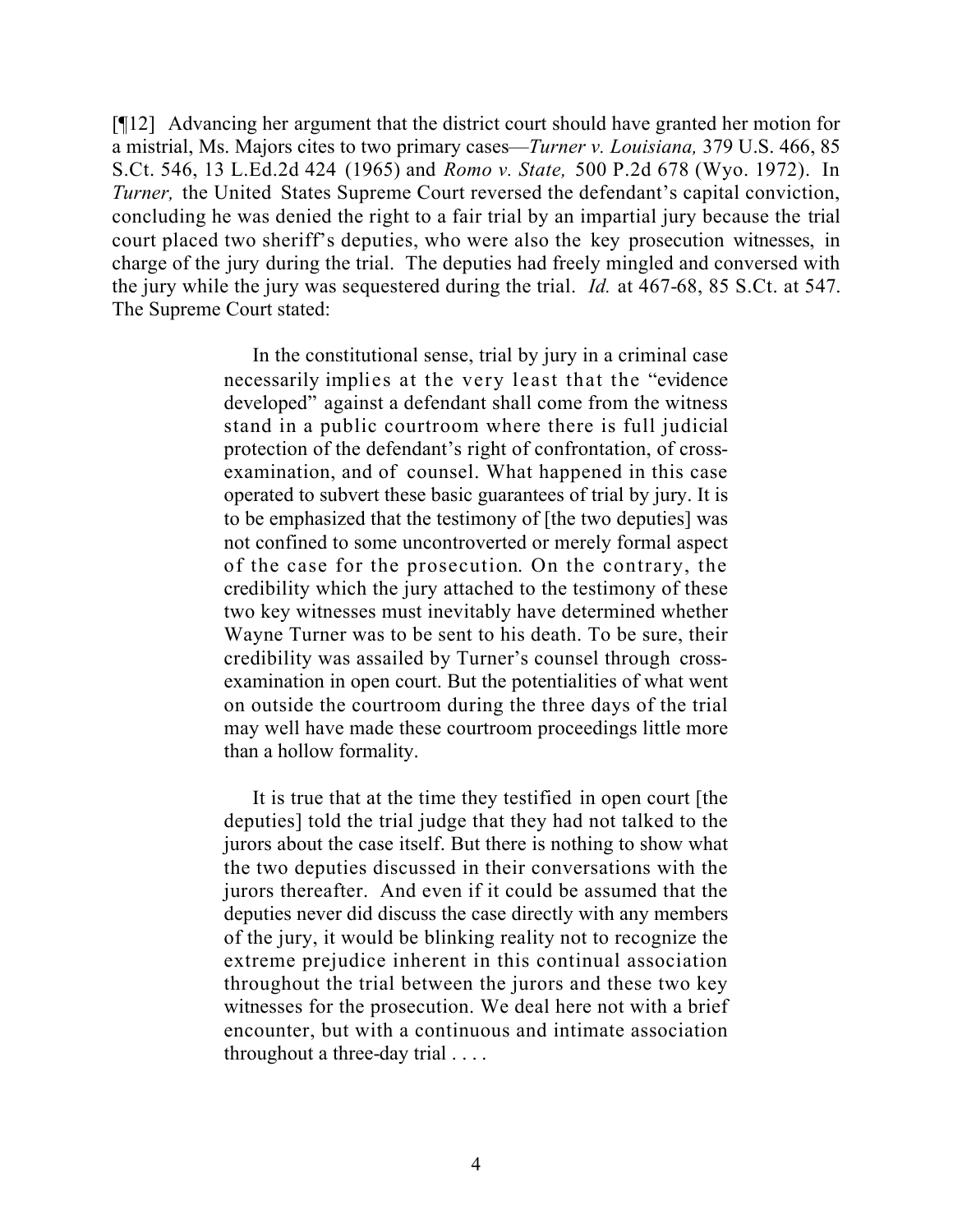*Id.* at 472-73, 85 S.Ct. at 550 (footnotes and citations omitted). *See also*, *Gonzales v. Beto,* 405 U.S. 1052, 92 S.Ct. 1503, 31 L.Ed.2d 787 (1972) (reversing the defendant's conviction because a county sheriff, who was the prosecution's key witness, served as bailiff).

[¶13] In *Romo,* 500 P.2d at 680-82, we reversed the defendant's conviction on a second degree murder charge because three jurors had lunch with two police officers, one of whom was a principal witness in the case. Although the officers testified that they did not discuss the case with the jurors, we held the communication was improper and rebuttably presumed to be prejudicial. We noted that reversal was required because "the witness who commingled with the jury was a police officer and also a principal witness for the prosecution, and therefore, a part of the prosecution team." *Id.* at 682.

[¶14] Applying these principles to the case at bar, we conclude that it was improper for an officer who participated in the investigation to act as bailiff at the trial. Although the district court placed the blame for allowing Deputy Nelson to be appointed as bailiff on counsel, it was the judge's responsibility to make sure that such a situation did not occur. Judges are required to supervise their staffs and make sure they follow the Code of Judicial Conduct. Code of Judicial Conduct, Rule 2.12. Rules 2.11(A)(1) and 2.12 of the Code of Judicial Conduct mandate disqualification of a judge, or any member of his staff, when "he has personal knowledge of facts that are in dispute in the proceeding." Because he had participated in the investigation, Deputy Nelson had personal knowledge of the facts in dispute and should have been disqualified from acting as bailiff in this case.

[¶15] Although we have concluded that the appointment of one of the investigating officers as bailiff was erroneous, in resolving whether the district court abused its discretion by denying the motion for a mistrial, we must determine whether it reasonably could have concluded that Ms. Majors was not denied her constitutional right to due process and a fair trial by an impartial jury. In undertaking that analysis, we must consider the potential for prejudice. *See State v. Ford,* 742 N.W.2d 61, 63 (Wis. 2007) (stating that any error in allowing a witness to serve as bailiff must be shown to be prejudicial to mandate reversal).

[¶16] Unlike the officers in *Turner* and *Romo,* Deputy Nelson was not a principal witness in the case. In fact, he apparently was not even initially listed as a possible witness by either side. It was not until the primary investigating officer could not answer certain questions about the drug dog alerts that Deputy Nelson's testimony was determined to be necessary by the defense. Moreover, Deputy Nelson's testimony was not particularly critical and was, in fact, helpful to the defense because he testified that the dog did not alert on any of Ms. Majors' other belongings (except the black bag, which the other officers had already discussed) or her car.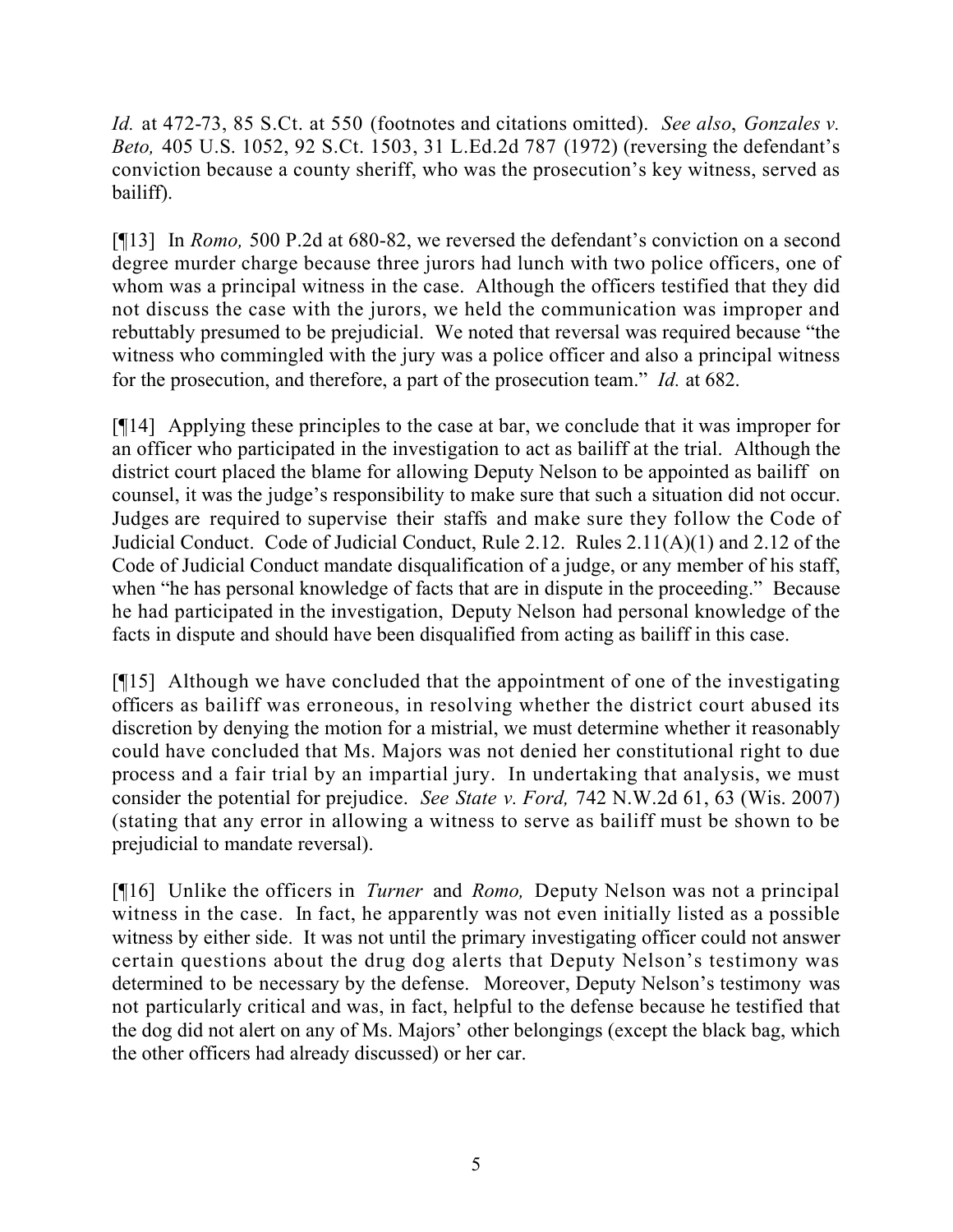[¶17] The record does not contain any specific information about the nature of the communication between Deputy Nelson and the jury. We do know that, according to the district court, Deputy Nelson performed the typical duties of a bailiff. The judge explained:

> I will note for the record that we have gone through one day of trial, we're into the second day of trial, and Mr. Nelson did – was present at the time of jury selection, he did take charge of the jury after his oath and after the jury was seated after the break following the selection of the jury. Also that there is one, one break mid-morning and then following that break for the lunchtime, and Bailiff Nelson did make sure that the – he collected the jury notebooks and that sort of thing.

[¶18] There is absolutely no evidence in the record that Deputy Nelson did anything as bailiff other than the routine, administrative matters he was charged with performing. W.R.Cr.P. 24.1(a) makes the bailiff responsible for collecting jury notebooks, and Wyo. Stat. Ann. § 1-11-201 (LexisNexis 2009) states that the court will place the jury in the custody of the appropriate officer. Wyo. Stat. Ann. § 1-11-207 (LexisNexis 2009) provides specific directions to the bailiff about communicating with the jury: "The officer having [the jury] under his charge shall not allow any communication to be made to them nor make any himself except to ask them if they have agreed upon their verdict, unless by order of the court." We assume, for the purposes of this case, that Deputy Nelson communicated with the jury to the extent permitted by law.

[¶19] In many respects, this case is like *Ford,* 742 N.W.2d 61. In that case, the victim was working as a convenience store clerk when the defendant assaulted him. At trial, the victim was asked who recommended that he contact the police after the assault and he "responded by pointing to the bailiff." The defendant moved for a mistrial, arguing the bailiff could be an important defense witness. The court denied the motion for a mistrial because there was no indication that the bailiff had any improper communication with the jury and he was not listed as a State witness. The court did, however, appoint a different bailiff for the reminder of the trial. *Id.* at 64.

[¶20] The Wisconsin Supreme Court concluded that the district court did not abuse its discretion by denying the defendant's motion for a mistrial. *Id.* at 72. The court emphasized that the bailiff was not a witness in the case and there was no showing of close or improper contact between the jury and the bailiff. *Id.* at 69-70. While there is a distinction between *Ford* and the case at bar, in that Deputy Nelson did help investigate the crime and ended up testifying on a minor element of the case, we believe that the circumstances are sufficiently similar to justify applying *Ford's* rationale to the case at bar.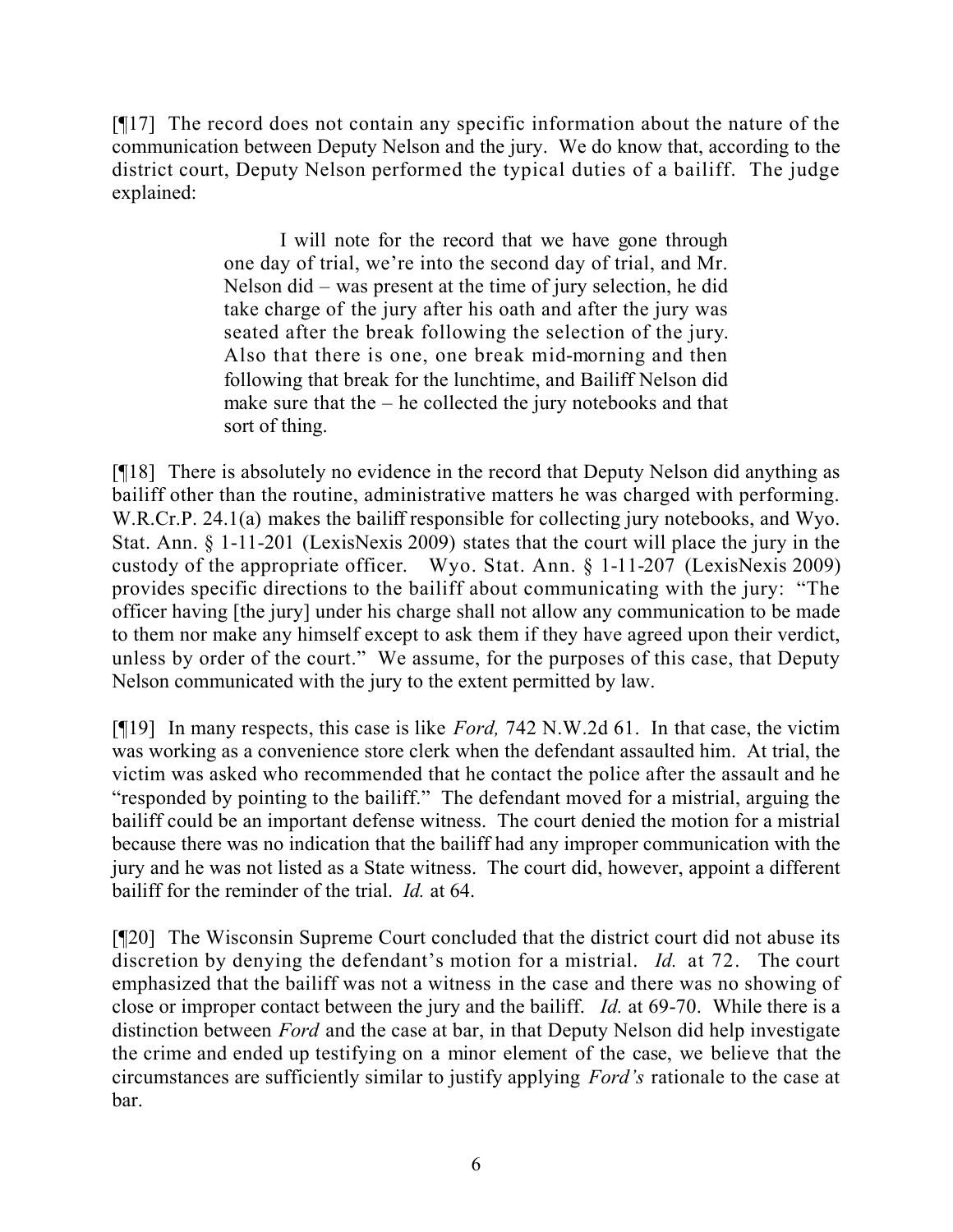[¶21] We cannot say that Ms. Majors was prejudiced by the admittedly unorthodox procedures employed here. Deputy Nelson was not a key witness and there is no indication of any improper contacts between him and jury. Consequently, the district court did not abuse its discretion by denying Ms. Majors' motion for a mistrial.

# *B. Audio Tape/Hearsay*

 $\overline{a}$ 

[¶22] As described in the statement of facts, law enforcement audio recorded the April 30, 2009, drug transaction between Ms. Smith and the confidential informant. At trial, the State moved for admission of the recording during the confidential informant's testimony. Ms. Majors objected to the recording as hearsay, and the prosecution responded: "It's not hearsay, it's the actual conversation and it's the best evidence of the conversation"

[¶23] The district court allowed the recording to be played, although it indicated that it was only allowing counsel to "proceed with the identification" of it. Later, the court officially admitted the recording into evidence. The recording included conversations between law enforcement and the confidential informant and a conversation between the confidential informant and Ms. Smith. The recording was very difficult to understand in places; consequently, the confidential informant was asked to explain various parts of the recording at trial. She stated that Ms. Smith gave her two bags of marijuana and she then asked about obtaining some ecstasy. We are unable to understand the recording, but the confidential informant was allowed to testify that Ms. Smith said that "Lex," who she identified as Ms. Majors, had a "whole bunch" of ecstasy. Ms. Smith stated that she would tell "Lex" to bring some back with her. Defense counsel objected to the confidential informant's interpretation of Ms. Smith's statements, but the district court allowed it.

[¶24] On appeal, Ms. Majors claims the district court erred by allowing the hearsay testimony contained in the recording to be admitted into evidence at trial. The State asserts that the evidence was properly admitted because: 1) it was not hearsay; or 2) even if it was hearsay, it was admissible under the state of mind exception to the rule.<sup>2</sup> The district court's decision as to the admissibility of evidence is reviewed for abuse of

<sup>&</sup>lt;sup>2</sup> The State also argues that Ms. Majors' right of confrontation under the Sixth Amendment to the United States Constitution was not violated because the statements were not "testimonial" under *Crawford v. Washington,* 541 U.S. 36, 124 S.Ct. 1354, 158 L.Ed.2d 177 (2004). Although Confrontation Clause and hearsay arguments overlap, we have recognized that they are distinct concepts. *Bush v. State,* 2008 WY 108, ¶¶ 27-29, 193 P.3d 203, 210 (Wyo. 2008). Ms. Majors references Confrontation Clause principles, but the thrust of her argument is that the evidence was non-admissible hearsay. We conclude the hearsay analysis is dispositive and, therefore, will not provide a separate Confrontation Clause analysis.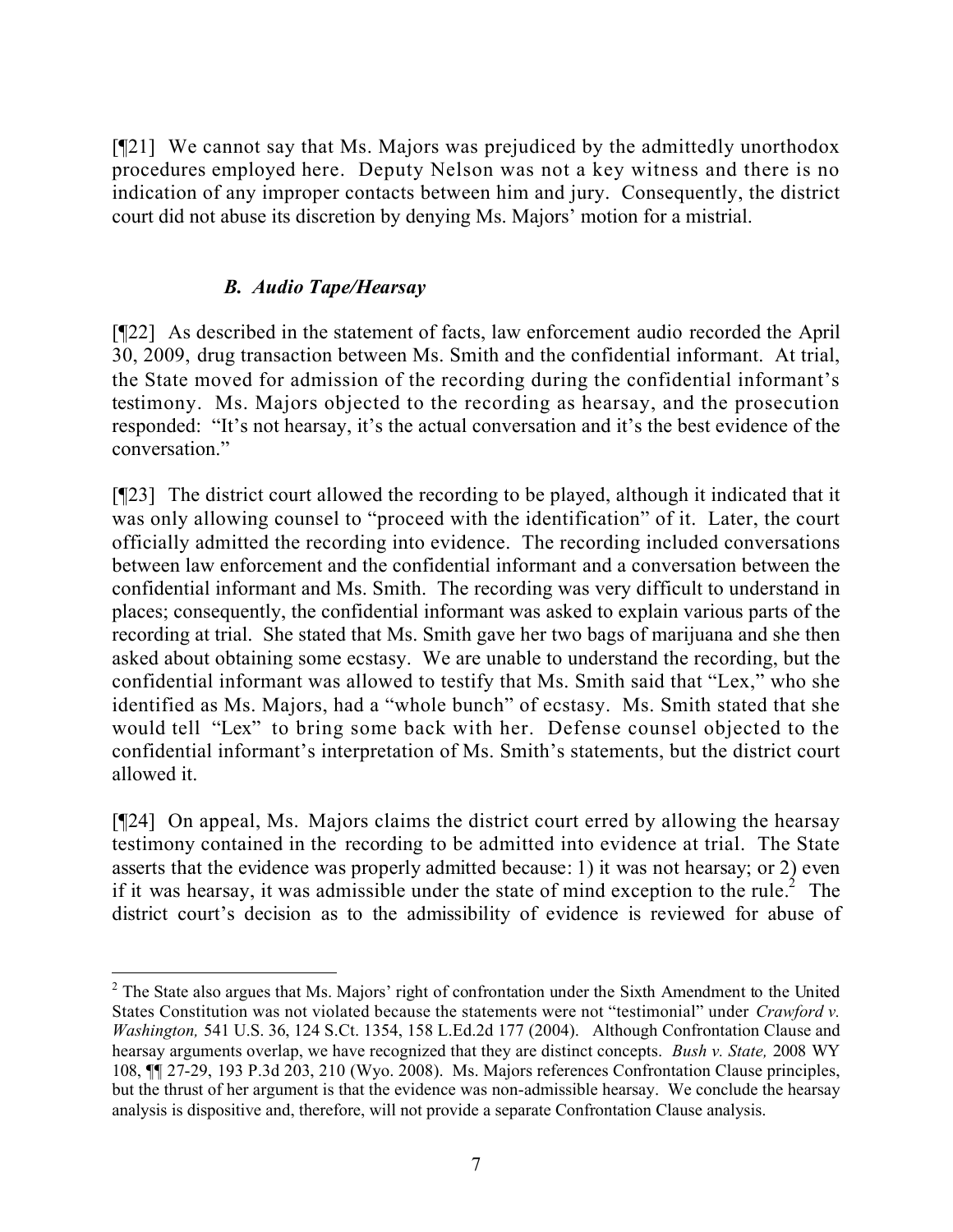discretion.<sup>3</sup> *Szymanski v. State,* 2007 WY 139, ¶ 15, 166 P.3d 879, 883 (Wyo. 2007). A district court abuses its discretion if it could not have reasonably concluded as it did. "In this context, 'reasonably' means sound judgment exercised with regard to what is right under the circumstances and without being arbitrary or capricious.'" *Id.*

[¶25] Hearsay is not admissible except as specifically provided by court rule or statute. W.R.E. 802. W.R.E. 801 defines hearsay as:

> (c) Hearsay. – "Hearsay" is a statement, other than one made by the declarant while testifying at the trial or hearing, offered in evidence to prove the truth of the matter asserted.

The recorded statements at issue here were made outside of court and, therefore, qualify under the basic definition of hearsay. W.R.E. 801(c).

[¶26] The State argues, however, that the statements were not hearsay because they were only elicited for the purpose of providing context to the later search and not for the truth of the matter asserted, i.e., that Ms. Majors had a "whole bunch" of ecstasy and would bring the drugs "back" with her. In *Schreibvogel v. State,* 2010 WY 45, ¶ 28, 228 P.3d 874, 884 (Wyo. 2010), we discussed statements that are admitted for a non-hearsay purpose:

> If the testimony was elicited in an effort to provide context for the officer's investigation, rather than for the truth of the matter asserted, it is admissible for a limited purpose. *Olson v. State,* 698 P.2d 107, 114 (Wyo.1985). In such a situation, a limiting instruction would be appropriate if requested by the defendant.

[¶27] The State's argument that the statements were not admitted for the truth of the matter asserted is belied by the prosecutor's closing argument. After replaying the recorded statement for the jury during closing argument, the prosecutor stated:

> You don't have to believe [the confidential informant], but just listen to that tape and hear Ms. Smith say, "We're out, we are definitely out, Lex can get some of that, Lex has a lot of that." Listen to it. You guys have to decide on that. But that's the government's case.

 $\overline{a}$ 

 $3$  The State suggests that Ms. Majors' hearsay objection was not sufficient because she did not renew it when the recording was officially entered into evidence. We will apply the abuse of discretion standard under these circumstances because the hearsay objection was clearly made and the district court's procedure in determining the admissibility of the evidence was somewhat unusual. However, we note that the result would be the same under the plain error standard of review.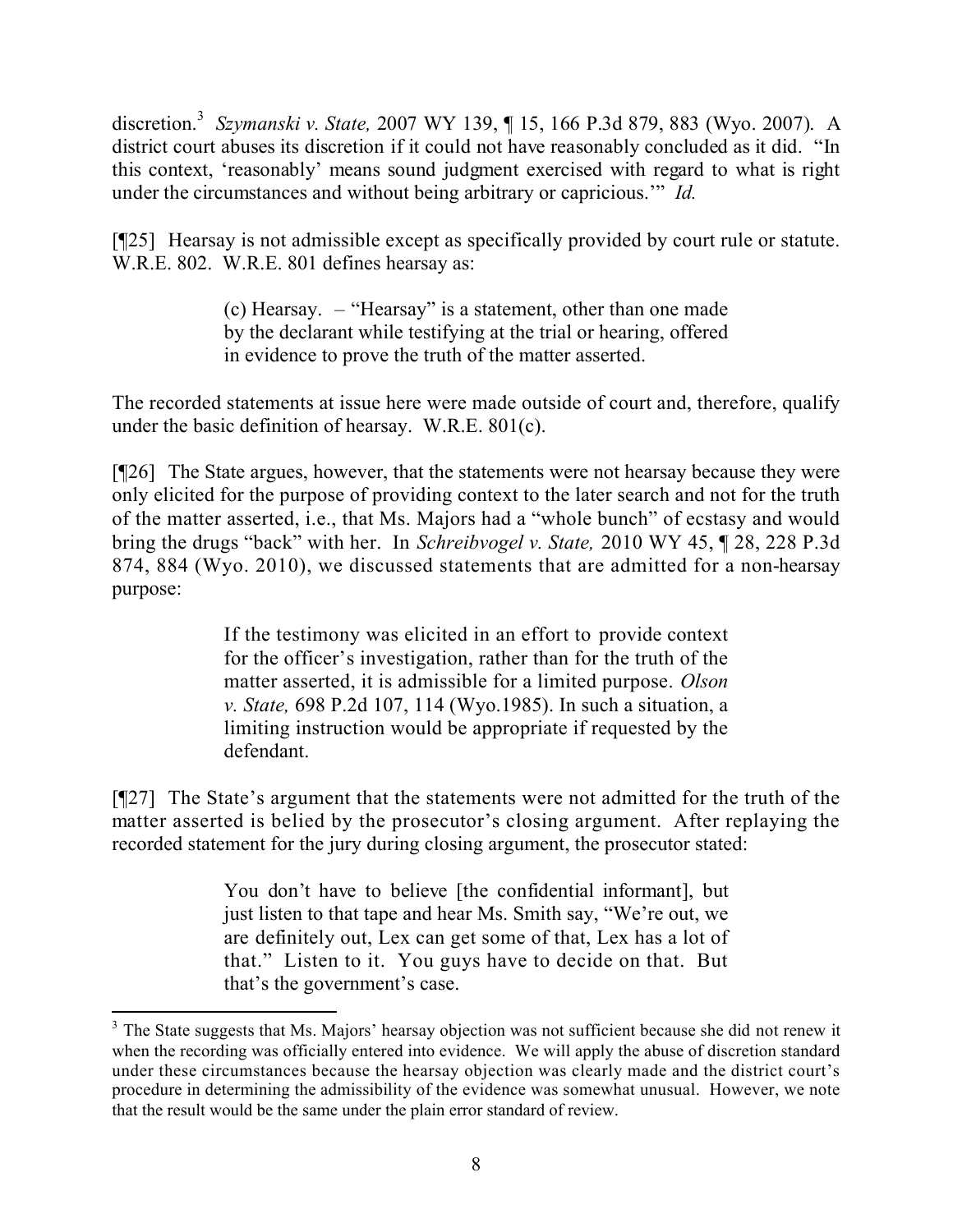The prosecutor continued:

Did Miss Majors possess the drugs with the intent to deliver? Did Miss Majors have anything at all to do with those? First we go back to the tape, "we" this, and "we" that, "Lex has a lot of that, Lex can bring those.["] . . . and [after a few days] lo and behold we come into the house and there's all the marijuana and here is all the Ecstasy, just as Mama promised.

There is simply no question that the prosecution intended to use Ms. Smith's statements to prove that Ms. Majors supplied her with illegal drugs. The State clearly indicated that the recorded statement was substantive evidence of Ms. Major's possession of the controlled substances and her intent to deliver them. Thus, the statements were hearsay and were not admissible unless they fell within an exception to the hearsay rule.

[¶28] The State argues that the statements were admissible as evidence of Ms. Smith's present state of mind under W.R.E. 803(3):

> The following are not excluded by the hearsay rule, even though the declarant is available as a witness:

> . . . . (3) Then-Existing Mental, Emotional, or Physical Condition.  $- A$  statement of the declarant's then-existing state of mind, emotion, sensation, or physical condition (such as intent, plan, motive, design, mental feeling, pain, and bodily health) . . . .

The exception is generally used when a non-party declarant's (often the victim's) state of mind is relevant. For example, in *Humphrey v. State,* 2008 WY 67, ¶¶ 49-50, 185 P.3d 1236, 1250 (Wyo. 2008), we ruled that testimony about the victim's statement that he was angry with the defendant fell within the existing state of mind exception because the defendant's knowledge of the victim's state of mind may have affected the defendant's actions.

[¶29] The problem with the State's argument regarding the Rule 803(3) exception in the present case is the same as the problem with its argument that the evidence was not hearsay—the record clearly shows that the prosecution was not seeking admission of the evidence simply to show the declarant's (Ms. Smith's) state of mind; the State fully intended that the evidence be viewed by the jury as substantive evidence of Ms. Majors' delivery of illegal drugs. We, therefore, conclude that the evidence was hearsay, it was not admissible because it did not fall within any recognized exception and the district court erred by admitting it.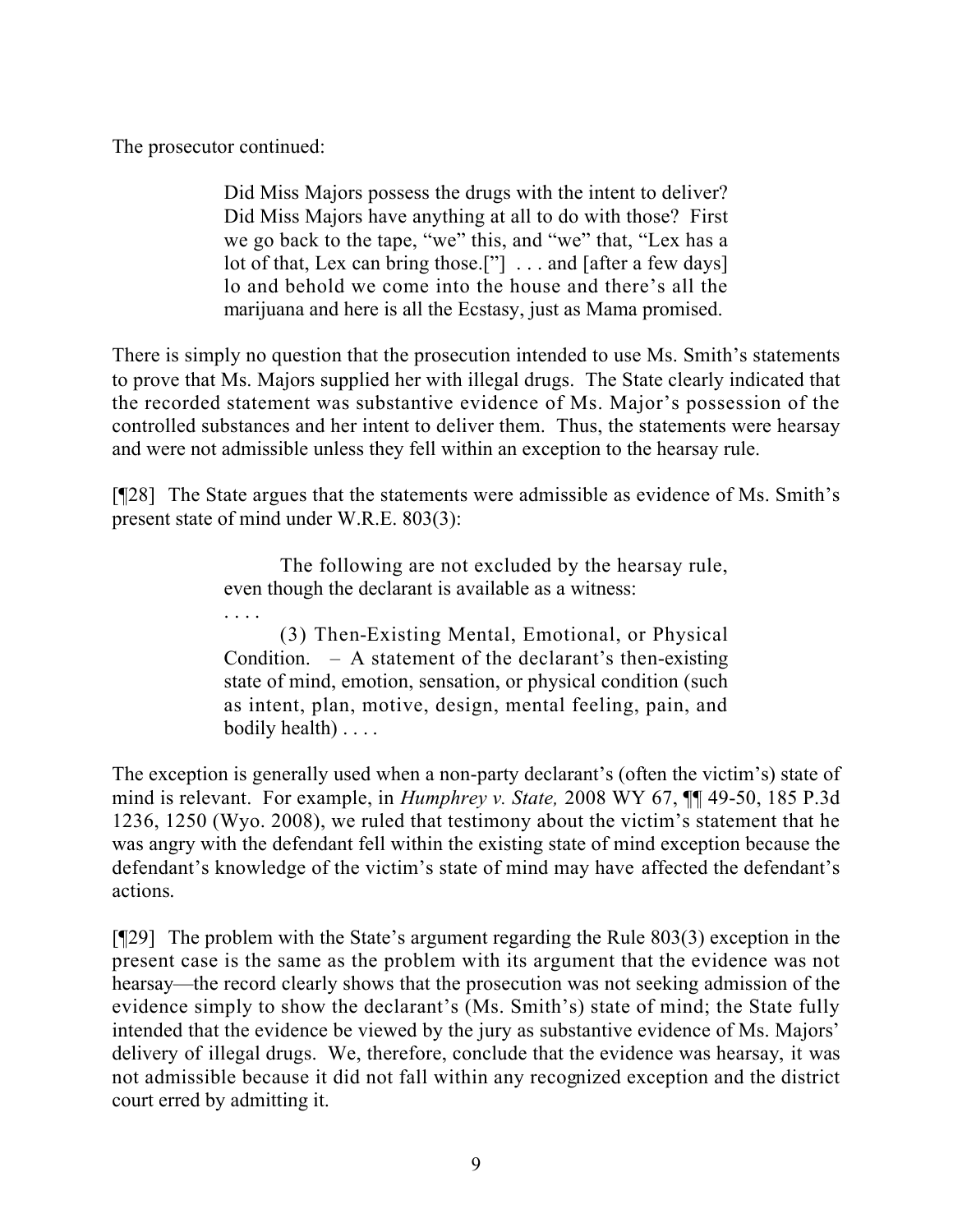[¶30] However, our inquiry does not end there. Reversal is required only if the error prejudiced the defendant. *See Miller v. State,* 2003 WY 55, ¶ 15, 67 P.3d 1191, 1195 (Wyo. 2003). We must determine, therefore, whether the error affected any of Ms. Majors' substantial rights or whether the error was harmless. W.R.A.P. 9.04; W.R.Cr.P. 52.

> The error is harmful if there is a reasonable possibility that the verdict might have been more favorable to the defendant if the error had never occurred. To demonstrate harmful error, [the defendant] must prove prejudice under "circumstances which manifest inherent unfairness and injustice, or conduct which offends the public sense of fair play."

*Martin v. State,* 2007 WY 76, ¶ 21, 157 P.3d 923, 928 (Wyo. 2007) (citations omitted).

[¶31] Ms. Majors was convicted of possession of marijuana and possession of ecstasy. We cannot say that the error in admitting Ms. Smith's hearsay statements prejudiced Ms. Majors with regard to the marijuana charge because Ms. Smith's statements did not specifically relate the marijuana to Ms. Majors. Moreover, other trial evidence directly implicated Ms. Majors in the marijuana possession charge. Her fingerprint was found on the glass container containing marijuana. With that evidence in the record, we cannot say that the verdict on the marijuana charge might have been more favorable to her had the district court not erred by admitting Ms. Smith's hearsay statements.

[¶32] The ecstasy conviction is another matter. Ms. Majors' fingerprints were not found on the bottle containing the ecstasy tablets. Besides Ms. Smith's inadmissible statements that "Lex" had a whole bunch of ecstasy and would bring some back with her, the only other evidence linking Ms. Majors to the ecstasy was the ecstasy pill bottle found in the bag next to her on the couch. The bag contained items connected with both Ms. Majors (the marijuana bottle) and Ms. Smith (the controlled buy funds). Other evidence admitted at trial demonstrated that illegal drugs were found throughout Ms. Smith's house. In light of the entirety of the trial evidence, we conclude there is a reasonable probability the jury may have acquitted Ms. Majors on the ecstasy possession charge had the improper evidence not been admitted. Under these circumstances, we conclude the circumstances manifest inherent unfairness and injustice. *Martin,* ¶ 21, 157 P.3d at 928. We, therefore, reverse her conviction for possession of the ecstasy.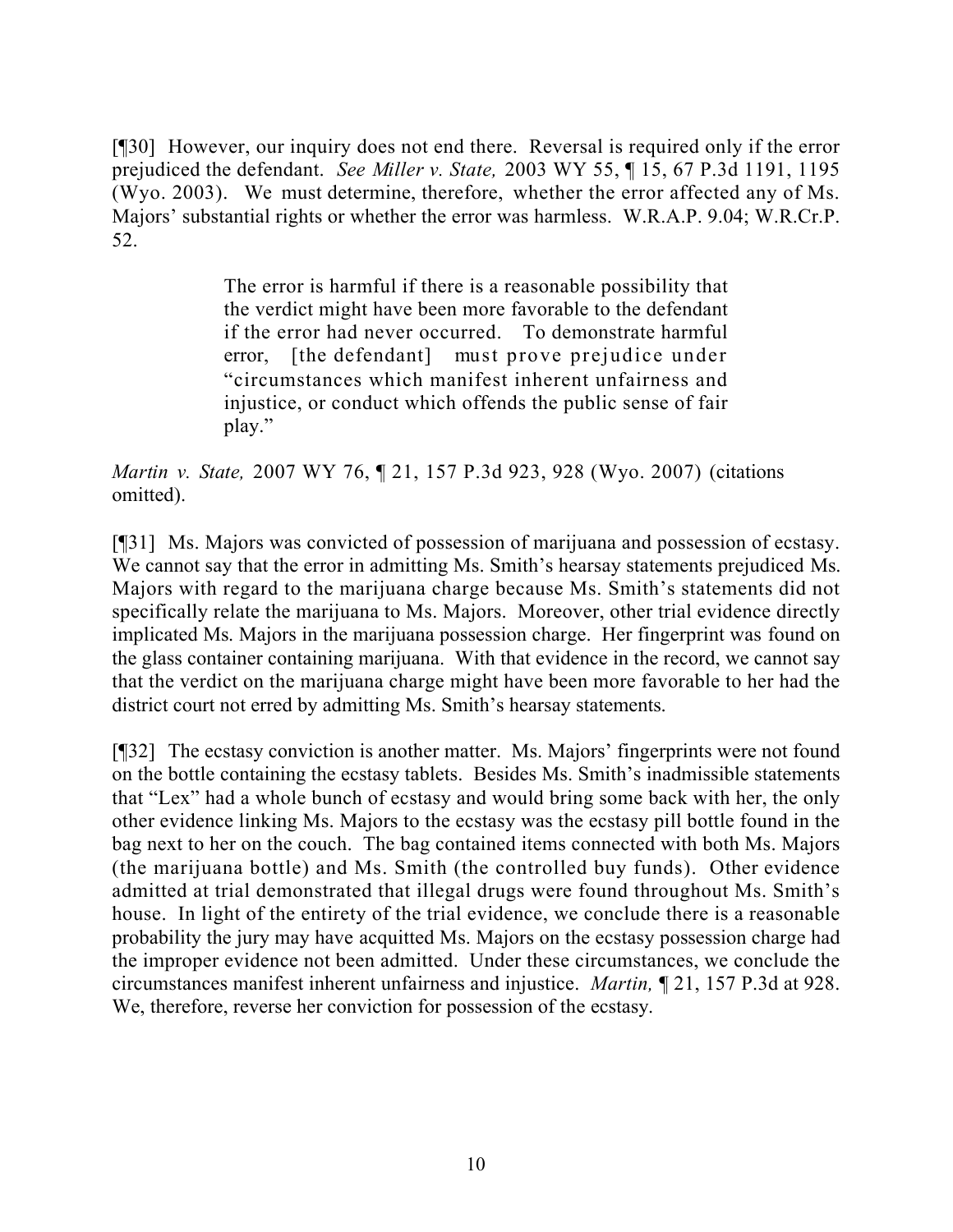# *C. Sanctions/Spoliation of Evidence*

[¶33] On the second day of trial, Ms. Majors filed a motion for sanctions based upon the State's failure to provide the defense with access to a blue-green bottle shown in photos of the contents of the black bag. She sought dismissal of the charges and/or suppression of all evidence connected with the black bag. In a hearing held outside the jury's presence, Ms. Majors argued that she became aware of the bottle during the trial when reviewing the State's "blown up" color photographs showing the contents of the bag. She stated that she had not been able to see it before because the copies of the photographs provided by the State prior to trial were small and in black and white. She further stated it appeared from the photographs that there was something in the bottle. The defense argued the bottle was potentially exculpatory because it could have had a label with someone else's name on it or contained another person's fingerprints.

[¶34] The prosecutor responded that the bottle was not collected during the search. The chief investigating officer testified at the hearing and stated that he did not recall the blue pill bottle. He stated, "[m]y focus was more on any kind of drug paraphernalia identification, anything that would relate to our case at the time." He also stated that he did not "deliberately leave anything out." The district court denied the motion for sanctions, stating the defense had not demonstrated that "there's clearly exculpatory evidence within the purse, the bottle, or otherwise." The court stated, however, that it would

> allow fair comment on the contents of the photographs and the failure to collect or disclose the evidence contained within the purse, that this is not a complete inventory of what was in the purse, and fair comment would be that this was not completely done as an inventory.

[¶35] Ms. Majors claims that the district court erred by denying her motion for sanctions against the State. A district court generally has discretion in determining whether sanctions should be granted for an alleged violation of discovery responsibilities. *State v. Naple,* 2006 WY 125, ¶ 8, 143 P.3d 358, 360-61 (Wyo. 2006). However, because Ms. Majors asserts her right to due process was violated when the State failed to collect or preserve the evidence, our review is *de novo. Grady v. State,* 2008 WY 144, ¶ 29, 197 P.3d 722, 732 (Wyo. 2008), citing *Wilkening v. State,* 2007 WY 187, ¶ 6, 172 P.3d 385, 386 (Wyo. 2007).

[¶36] We discussed the State's obligation to preserve and disclose potentially exculpatory evidence in *Grady.* The victim's husband had found a letter in her jewelry box after her death. The letter was reportedly written by the victim's former boyfriend ten to fifteen years before the victim was murdered. The State Crime Lab examined the letter and determined it was not written by the defendant. The State thereafter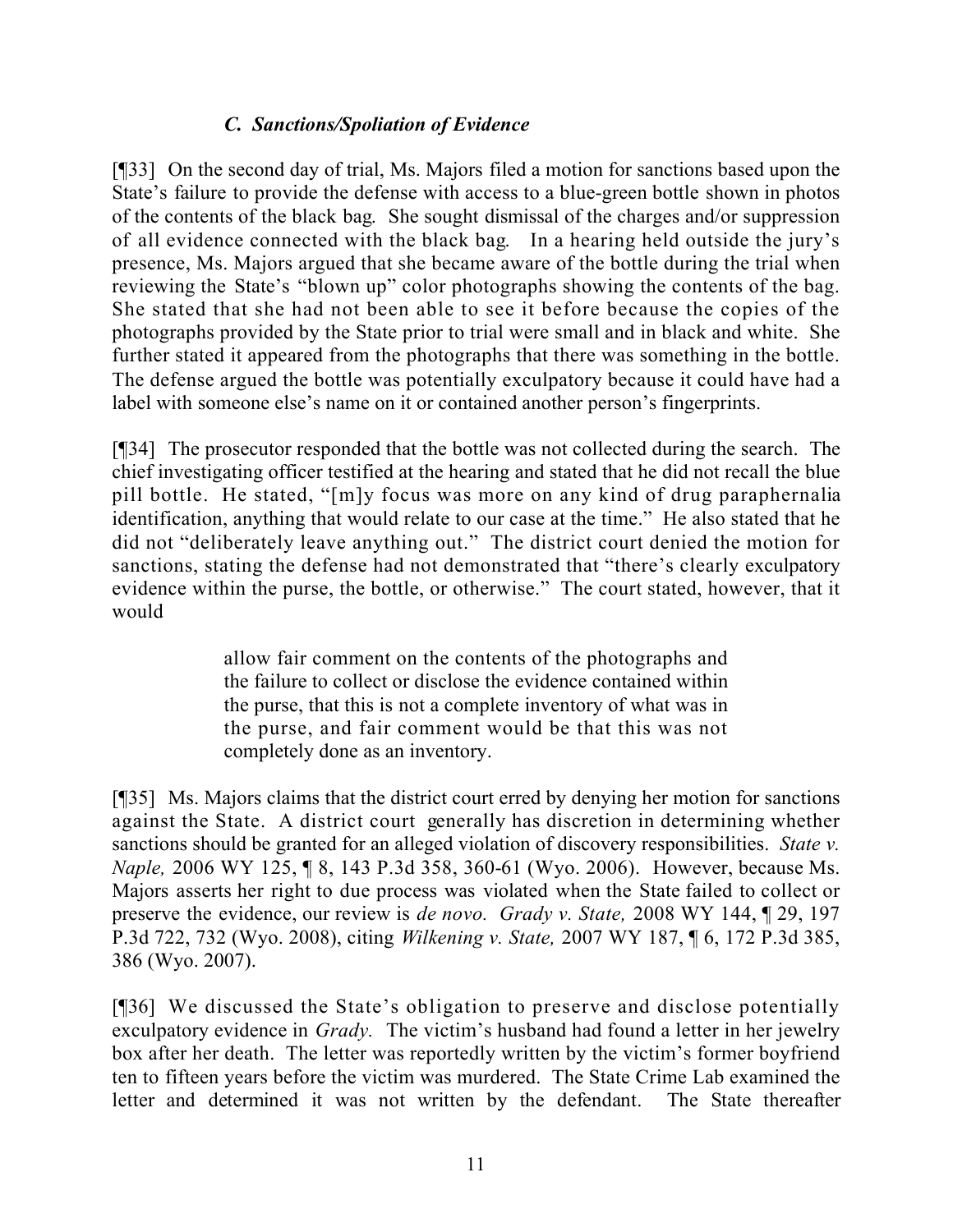"misplaced" the letter and it could not be examined by the defendant. *Grady,* ¶¶ 25-27, 197 P.3d at 730-31.

[¶37] Following the United States Supreme Court decisions in *Arizona v. Youngblood,*  488 U.S. 51, 109 S.Ct. 333, 102 L.Ed.2d 281 (1988) and *California v. Trombetta,* 467 U.S. 479, 104 S.Ct. 2528, 81 L.Ed.2d 413 (1984), we rejected Grady's claim that the State violated his due process rights by failing to preserve the letter and provide it to him.

> In *California v. Trombetta,* the United States Supreme Court held that the Due Process Clause does not require law enforcement agencies to preserve breath samples in order to introduce the results of breath-analysis tests at trial. *Trombetta,* 467 U.S. at 491, 104 S.Ct. at 2535. In doing so, the Court noted the officers were acting in good faith and in accord with their normal practice. *Id.* at 488, 104 S.Ct. at 2533. The Court concluded that whatever duty the Due Process Clause imposes on the government to preserve evidence, it is "limited to evidence that might be expected to play a significant role in the suspect's defense." *Id.* at 488, 104 S.Ct. at 2534. Under *Trombetta,* the government violates due process when it destroys evidence (1) whose exculpatory value is apparent before its destruction and (2) is "of such a nature that the defendant would be unable to obtain comparable evidence by other reasonably available means." *Id.* at 489, 104 S.Ct. at 2534.

> In *Arizona v. Youngblood,* the Supreme Court extended *Trombetta,* holding that where the government fails to preserve "evidentiary material of which no more can be said than it could have been subjected to tests, the results of which might have exonerated the defendant," no due process violation occurs unless the defendant demonstrates the government acted in bad faith. *Youngblood,* 488 U.S. at 57, 109 S.Ct. at 337. To establish a due process violation under *Youngblood* based on the government's failure to preserve evidence, the defendant must show (1) the evidence was "potentially useful" and (2) the government acted in bad faith. *Id.* at 58, 109 S.Ct. at 337. The inquiry into bad faith "must necessarily turn on the [government's] knowledge of the exculpatory value of the evidence at the time it was lost or destroyed." *Id.* at 56 n. \*, 109 S.Ct. at 336 n. \*.

*Grady,* ¶¶ 30-31, 197 P.3d at 732.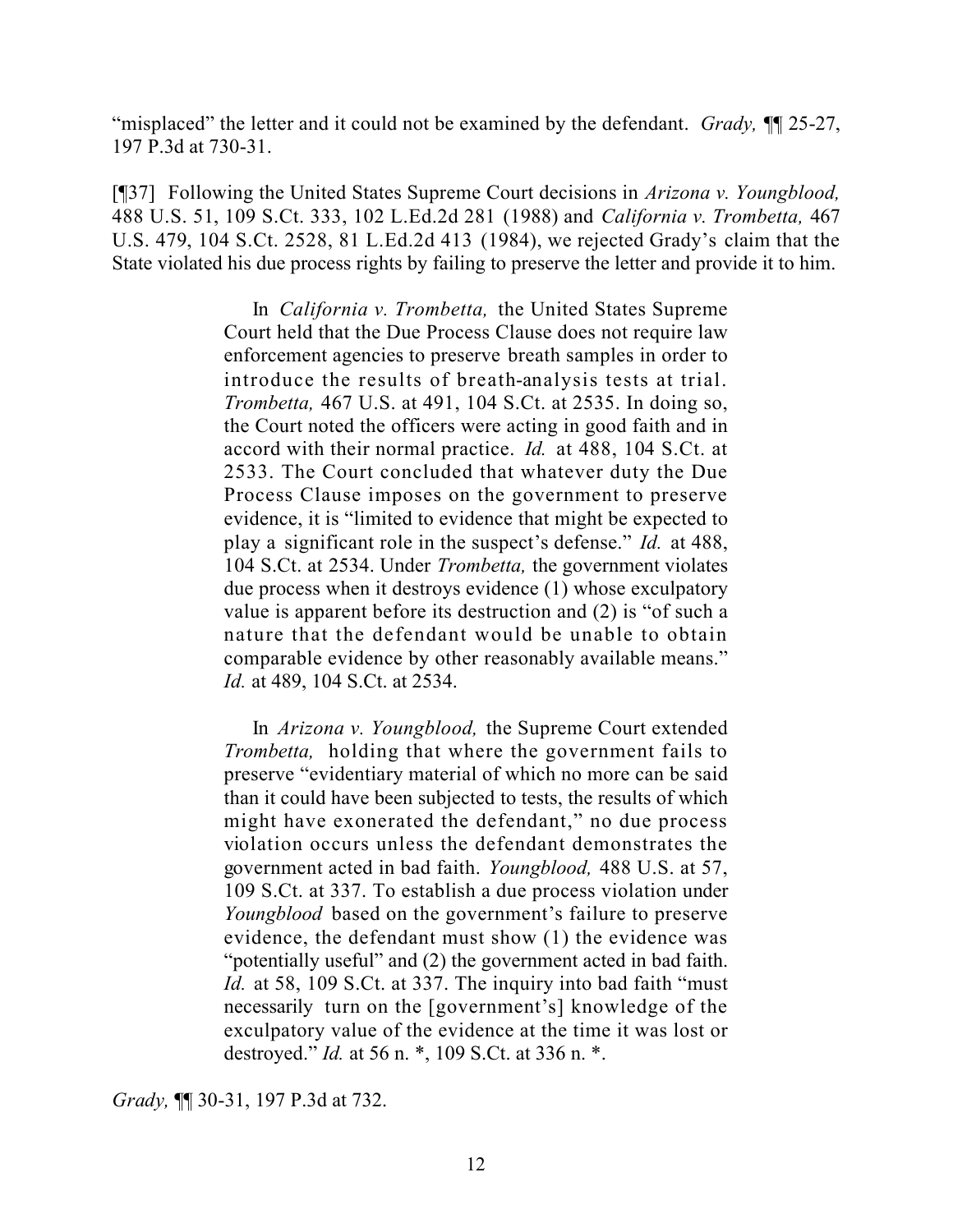[¶38] Using the *Youngblood* analysis, we must consider whether Ms. Majors made a showing that the blue bottle was potentially useful evidence and the State acted in bad faith by failing to preserve the bottle. Ms. Majors suggests that the State's actions in failing to collect the bottle prevented her from showing that the evidence was potentially useful. She argues, nevertheless, that the evidence would have been potentially useful if it contained evidence identifying it as belonging to Ms. Smith, such as fingerprints or a label. Even if we accept that the bottle may have contained such evidence, we do not know how useful that would have been to Ms. Majors. It was already established that there was money in the bag which had originally been given by the confidential informant to Ms. Smith during the controlled buy. There was clearly a relationship between the items in the bag and both Ms. Smith and Ms. Majors. Moreover, the damning evidence of Ms. Major's fingerprint on the marijuana bottle would not have been discounted regardless of the attributes of the blue bottle.

[¶39] Ms. Majors' efforts to establish the second element of the *Youngblood* analysis are even more inadequate. There is absolutely no evidence that the officers had any idea of the exculpatory value of the bottle or had a nefarious intent when they failed to collect it. In *Youngblood,* 488 U.S. at 58, 109 S.Ct. at 337, the Supreme Court stated that the due process clause does not impose on the police "an undifferentiated and absolute duty to retain and to preserve all material that might be of conceivable evidentiary significance in a particular prosecution." The chief investigating officer testified that he could not really remember the bottle, but he would have collected it if he felt it had any significance. There is simply no basis in the record to conclude that law enforcement acted in bad faith by failing to collect the bottle.

[¶40] Moreover, we are unable to discern any prejudice as a result of the State's failure to collect the bottle. The bottle was presumably still at the residence, which was in the possession of Ms. Smith and/or Ms. Majors. Had Ms. Majors considered it crucial evidence, she could have collected it. In addition, the district court allowed the defense to question witnesses about the missing bottle and argue that the State failed to collect all potentially relevant evidence. Defense counsel took full advantage of that opportunity and it obviously did not sway the jury. The district court did not err by concluding that the State did not violate Ms. Majors' due process rights or denying her motion for sanctions.

### **CONCLUSION**

[¶41] The district court properly denied Ms. Majors' mistrial motion which was based on the fact that the trial bailiff was part of the investigating team and a witness at trial. There was no showing that Ms. Majors was denied a fair trial as a result of the bailiff's association with the prosecution team. The district court erred by admitting the hearsay